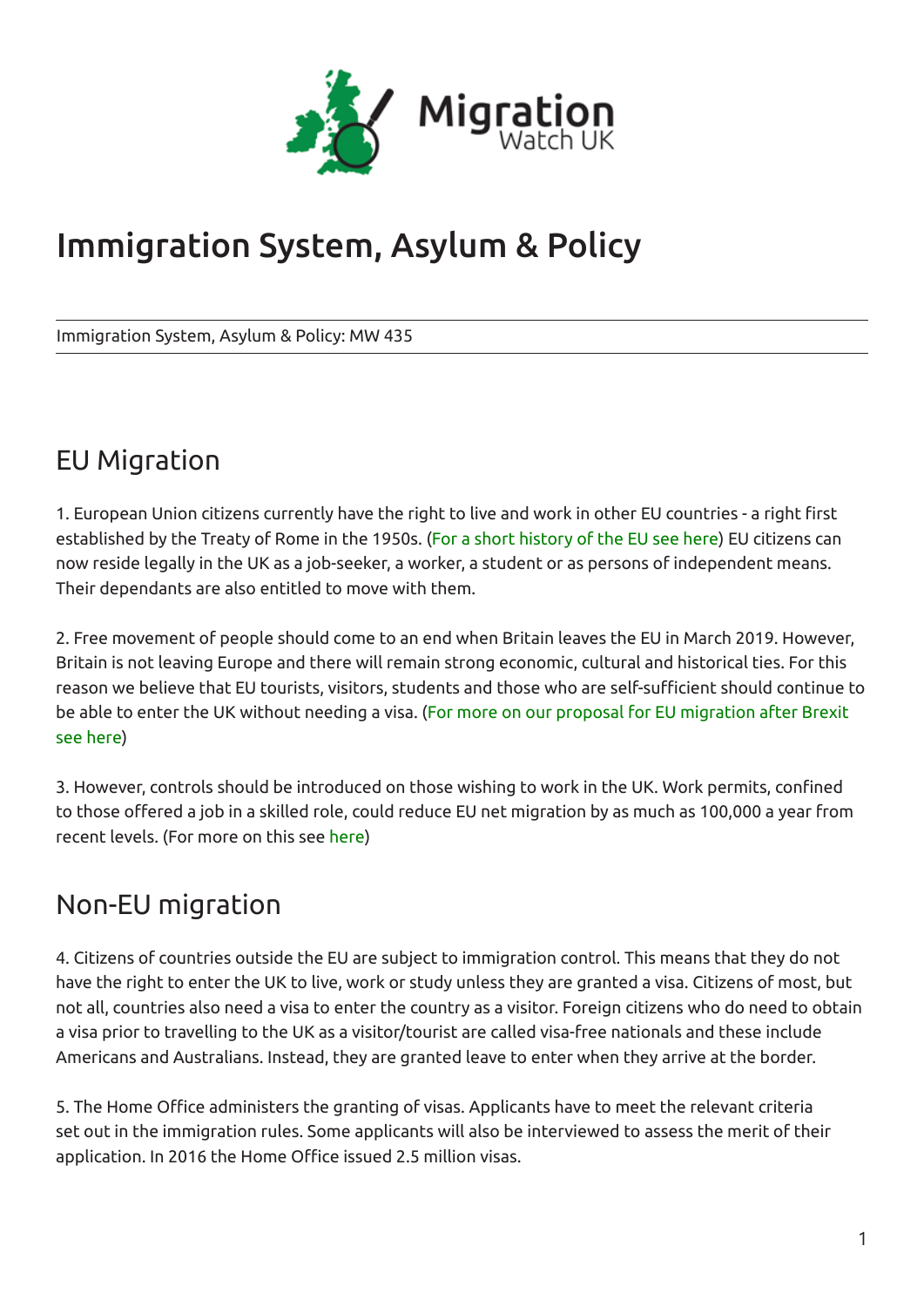6. Visas for work, study or family are usually valid for a fixed amount of time. Depending on the category, some visa holders can legally extend their stay in the UK by applying for 'Further Leave to Remain', or by applying to settle indefinitely. Applicants who have settled can later apply for British citizenship.

7. Migrants who remain in the UK without valid permission become illegal immigrants (see our overview on illegal immigrants here).

### Non-EU work immigration

8. The largest category of work visa is for migrants sponsored by a company to undertake skilled work in the UK. This includes those recruited directly for jobs in the UK and those transferred within an international company to its UK offices. There is a cap of 20,700 places per year on applicants recruited directly for jobs in the UK although there are exemptions for the very highly paid. In addition about 36,000 senior staff of international companies are admitted on transfer every year.

9. Work visas are also available for 'high value' individuals including investors, entrepreneurs and those with outstanding talent in the science or arts.

10. Other visa categories include the Youth Mobility Scheme which is open to young people of certain nationalities to experience life in the UK temporarily. We believe that this scheme should be extended to include EU nationals after Brexit. There is also a scheme for domestic workers. Foreign nationals with British grandparents can apply for a British Ancestry visa to come to the UK. Over the last ten years an average of 165,000 work visas were granted every year.

### Non-EU students

11. Non-EU citizens wishing to come to study must be sponsored by an educational institution such as a university or college in order to get a visa. There is no limit on the number of students that can come to the UK from outside the EU to study. The student route underwent considerable reform in 2012 in response to widespread abuse, with around 900 bogus colleges closed down. (For more on international students see our summary)

12. Study is the largest category of non-EU migrants coming to the UK with an average of 235,000 student visas granted each year in the last ten years, although not all stay in the UK for a year or more. Some have argued that students should not be categorised as immigrants because they are only here temporarily. However, students who remain long term contribute to net migration like other migrants which is no doubt why all of the UK's competitor countries also count students as net migrants. Home Office analysis of settlement data found that an annual average of 27,000 non-EU migrants who originally arrived as students or their dependants obtained settlement in the years 2009-2015. (For more on student settlement see here)